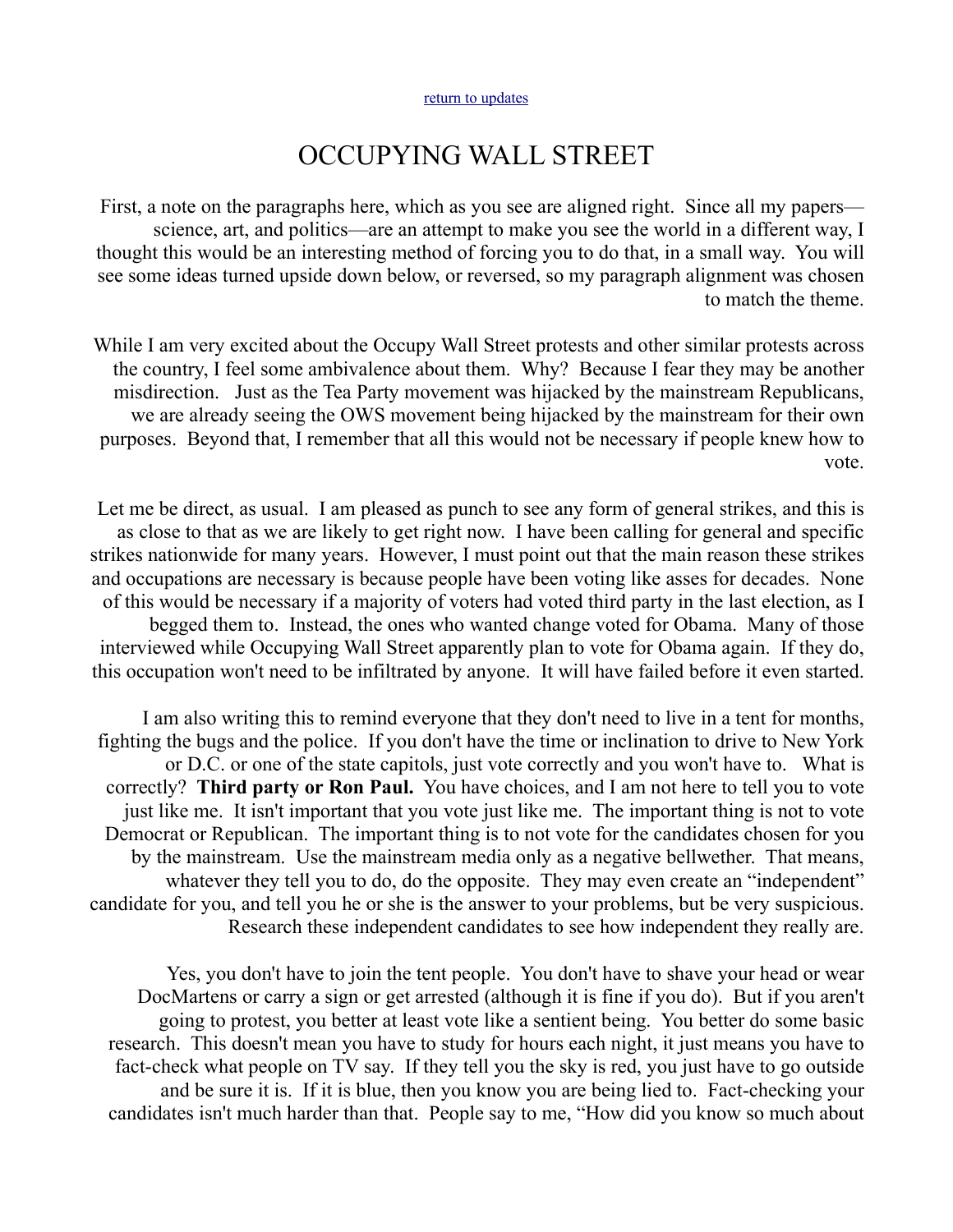[Obama before the election?](http://mileswmathis.com/obama.html) It turns out you were right, but we didn't have a clue. It just seems too hard. We don't have the free hours to do research that you do!" Well, as I told my readers in that paper on Obama, you don't have to do homework every night to figure out what is going on. I fact-checked Obama in a matter of hours in one evening. How? By going to [Thomas.gov,](http://thomas.gov/) the website of Congress. All the votes are there. Obama said he was for this and against that, and I just checked the votes. The votes told me the opposite.

As a more current example, I recently went to Thomas.gov to check the votes on raising the debt ceiling. Remember how last summer Obama kept talking about stepping up to the plate and doing the right thing? Who was he talking to? Recalcitrant Republicans, right? Nope. Check the votes and you will see that *not one* of his own Democrats voted to raise the debt ceiling. The motion eventually passed, but the vote was 218 to 210 in the House, and ALL 218 of the yes votes were Republican! They forgot to tell you that on the mainstream news, didn't they? You may ask yourself why not one of Obama's fellow Democrats agreed to vote to raise the debt ceiling, even after their President begged them to. You may ask yourself why Obama looks so much like a Republican. You may ask yourself who Obama really is, and who is behind him.

Many people who are fed up with the system have told me they don't bother to vote. The elections are rigged, they tell me. Well, yes, the voting machines are rigged, but they not are equipped to steal elections that are not close. They also aren't equipped to steal elections where there is a huge third party vote. What this means is that if you plan to vote for one of the two parties, you might as well not vote. In that case, the election IS rigged. As long as you follow one of the two main pathways, the election IS rigged, and you might as well stay home and play Parcheesi. The two parties were both bought long ago and there is no hope that way. But if we all voted away from the two parties, voting would no longer be a waste of time.

Yes, ironically, the only vote that is NOT a throw-away vote is a third party vote. It is the only one that really counts. This is because it is the only vote that really sends a message to the government. Voting for one of the two parties sends this message: "*The voters will do what they are told, without questioning it.*" That can only lead to corruption, as we have seen.

This is precisely why they tell you that a third-party vote is a throw-away. They have to invert the truth at all times. They have to tell you red is blue and up is down and good is bad. They assure you that the only meaningful thing that you can do is meaningless, which stops you from doing it. Don't believe them. They are lying. The only meaningful vote in the next election will be a third-party vote (or Ron Paul).

If people vote third-party in the next election, things will begin to sort themselves out. If they don't, no amount of tents will matter. As long as people continue to vote as they are told, the powers-that-be can put up with any amount of meaningless protest. Non-violent protest is only a precursor to real political action, and if we see the protest without the political action (voting), nothing will change. That is what the mainstream is hoping to see here, and what they are hoping they can achieve by infiltrating the protests. They will try to steer the protesters into some pre-established channels, like voting for Obama again, or voting for some other equally